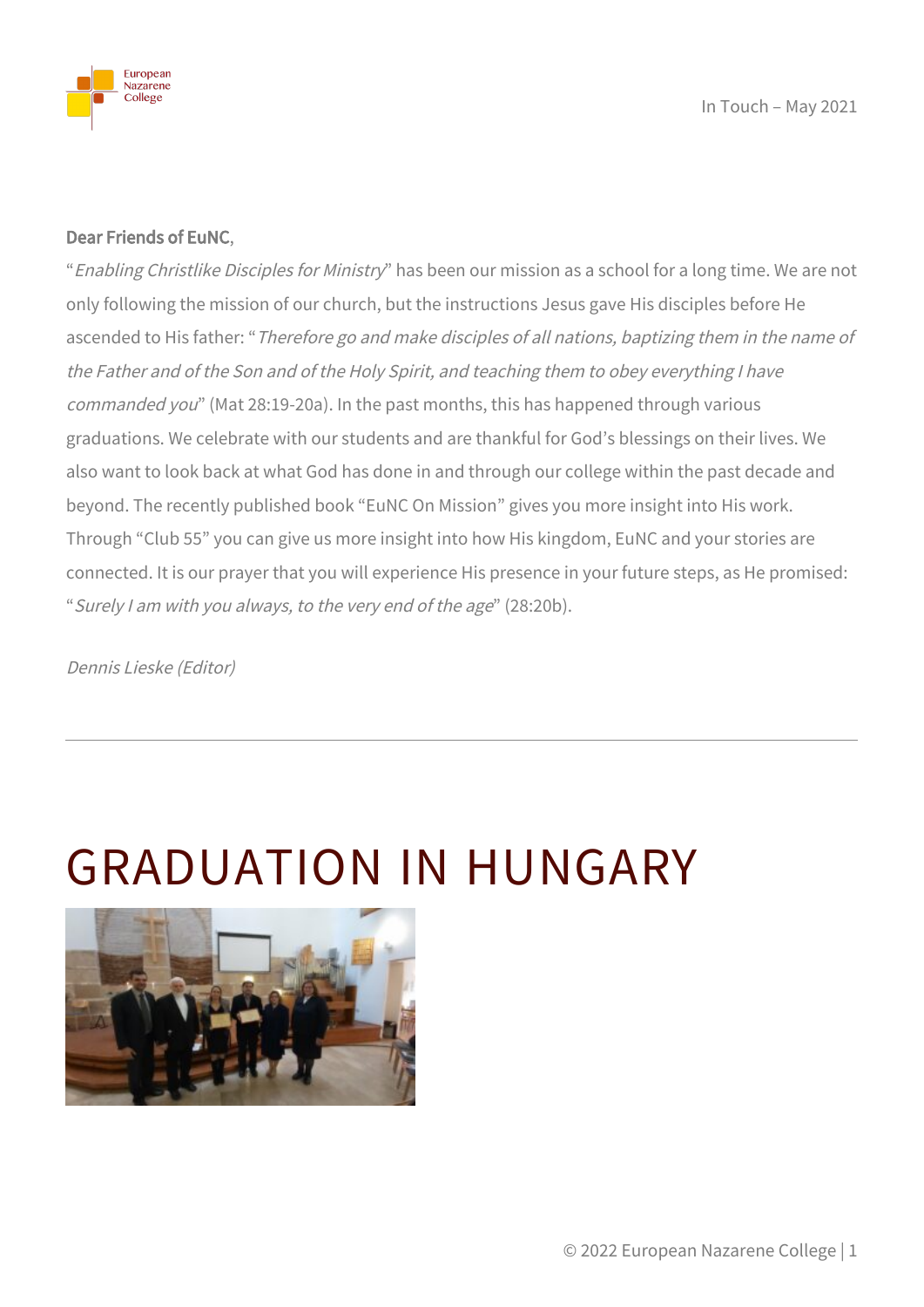

On the 27th February, two students graduated in the Hungary Learning Centre. Due to the pandemic, the presential events are few and far between. However, the United Methodist Church had a conference to which EuNC was invited to hold a one-hour graduation celebration and also present the school and its programs.

As we worshipped together, we celebrated the achievements of the students who worked hard and with diligence in spite of many life challenges. Hungary LC Coordinator Rev. Gábor Szuhánszky also thanked the work of the faculty members and the Wesleyan Theology

Alliance. The chairman of the Alliance, Dr. Khaled, also gave a short report and thanked EuNC 's general and local leadership for the work.

It was uplifting to hear the testimonials of both the graduating students in person, a current student and alumni . Among the hybrid conference participants, we had 23 EuNC faculty, students and alumni present.

"I am grateful for the school and to my church and bishop for their support and making it possible to hold my certificate in my hands",

said Blanka, she and her husband are from the Roma community and work in their Abony community. The graduation and interviews were also broadcasted by one of the nationwide television channels.

Major Vecseyné Fulmer Enikő (Hungary LC Administrator)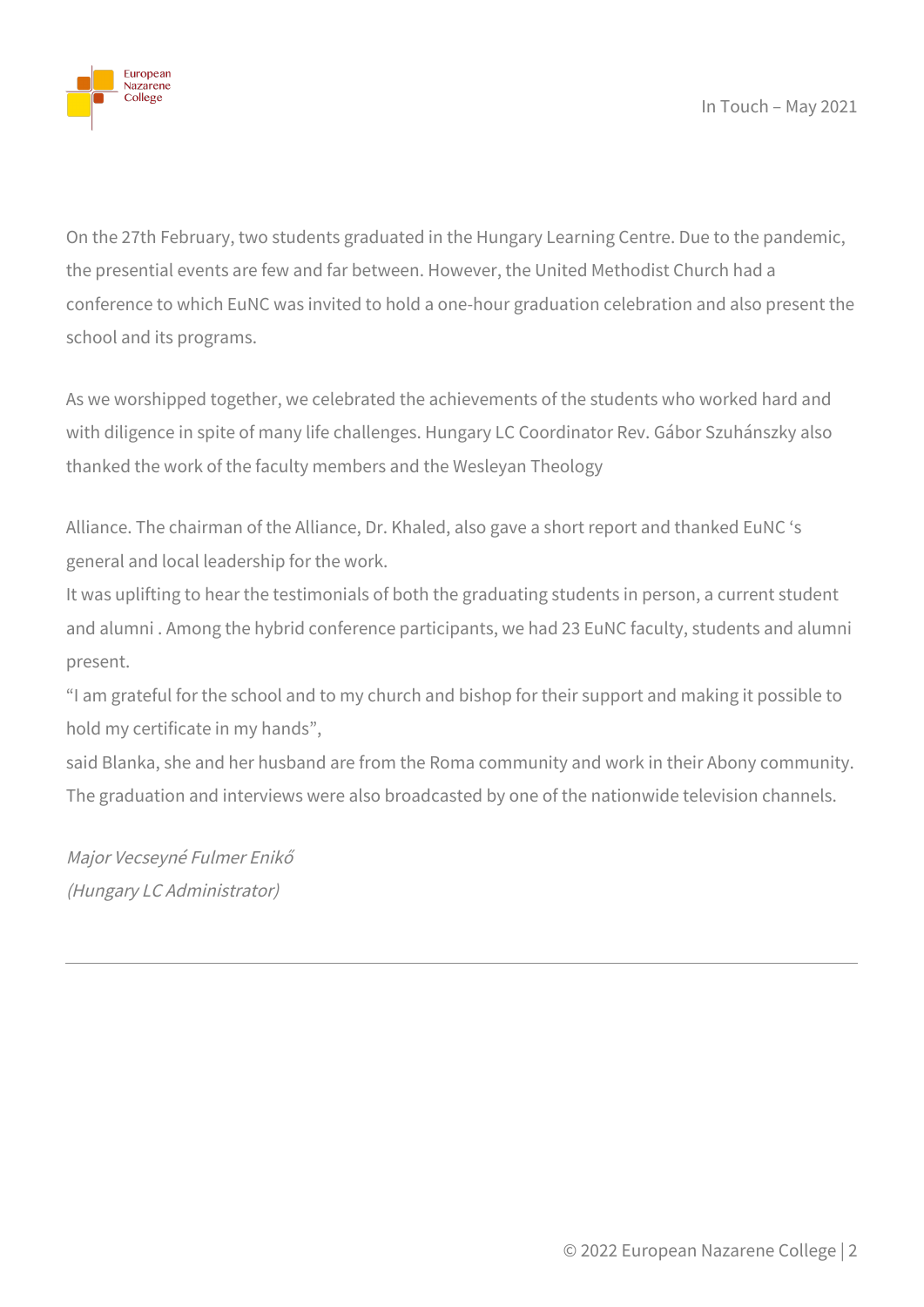

## ENF GRADUATIONS

In March 2021, a large group of EuNC students from Eurasia North Field (ENF) had their graduations that took place at various District Assemblies:

- 20 March: Central Asia District Assembly in Nur-Sultan and the LC graduation ceremony with 9 graduates
- 27 March: Russia South District Assembly in Volgorad and Russia North District Assembly in Moscow with 3 graduates.



Two people graduated with Certificates of Spiritual Formation and six people with Diplomas in Christian Ministry. We are particularly proud of the fact that three DCM students graduated with honours. In spite of the fact that many participants could not travel to be present at these graduations in person, the use of Zoom allowed everybody to join in and share in the joy of the graduates and their families. Rector Rev. Mária Gusztinné Tulipán addressed the graduates and presented them with certificates and diplomas. Some of the EuNC faculty were also able to join the graduations via Zoom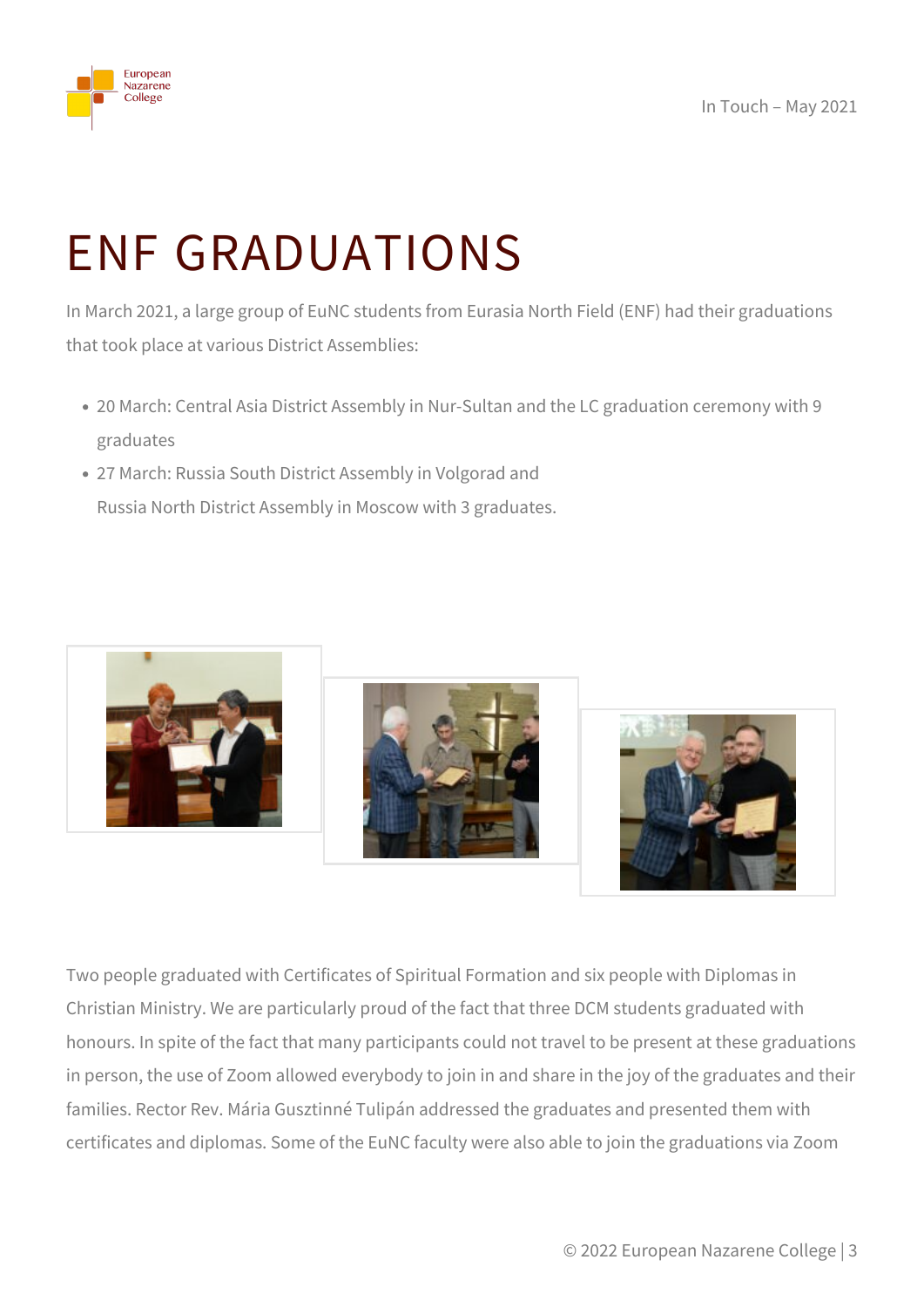

which added a special touch to the celebration.

## EUNC IN THE REGION

In addition to the mentioned events EuNC was also virtually represented at the following District Assemblies:

- 17 March: Armenia District Assembly in Yerevan
- 31 March: Ukraine-Moldova District Assembly in Kyiv.

#### FACULTY NEWS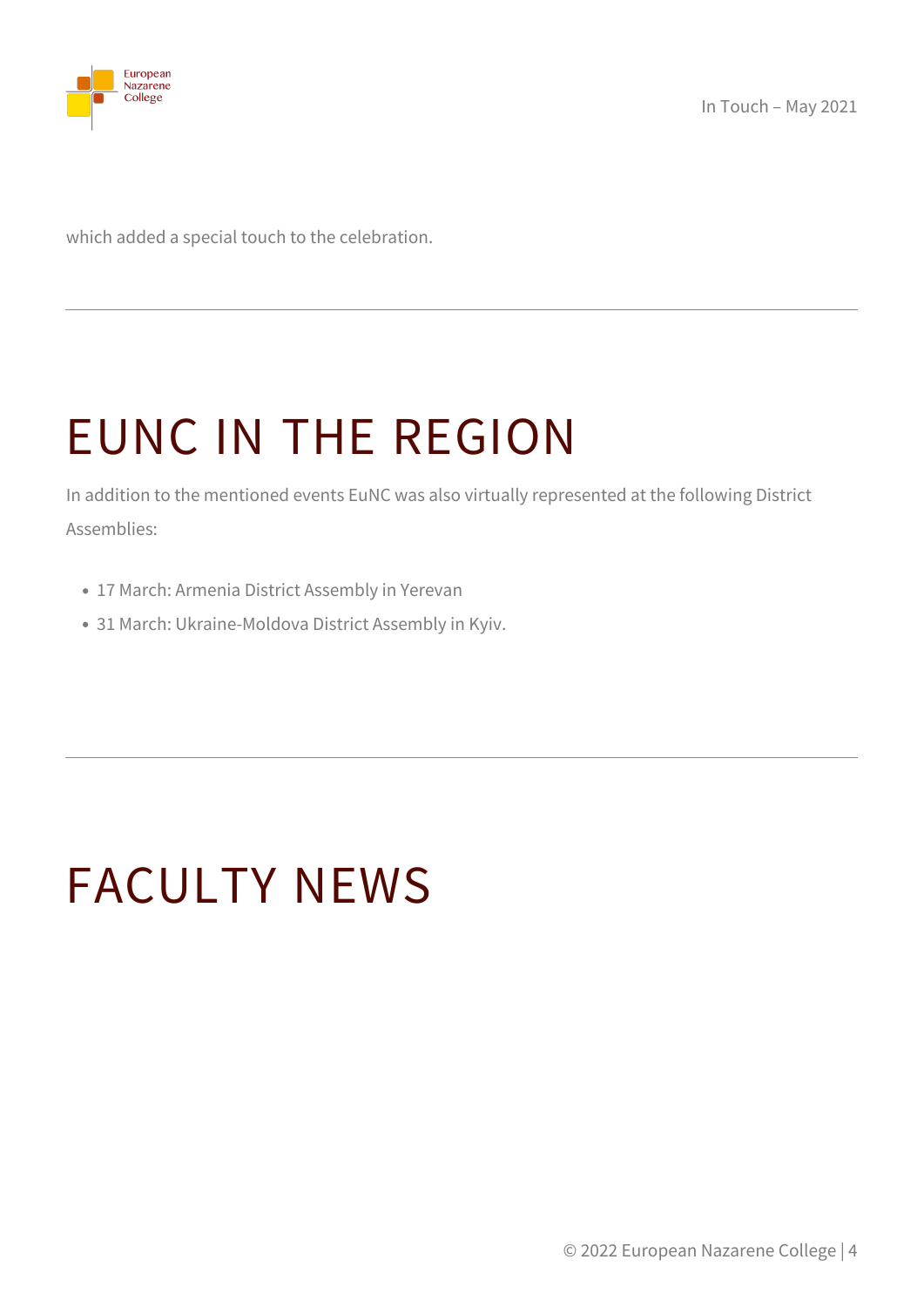European Nazarene<br>College



We are always thankful for support on our EuNC Team. Philippe Batreau, also secretary of the Board of Trustees, has recently started serving as France LC Administrator. We are grateful for his various ministries and are looking forward to working with him.

# EUNC ON MISSION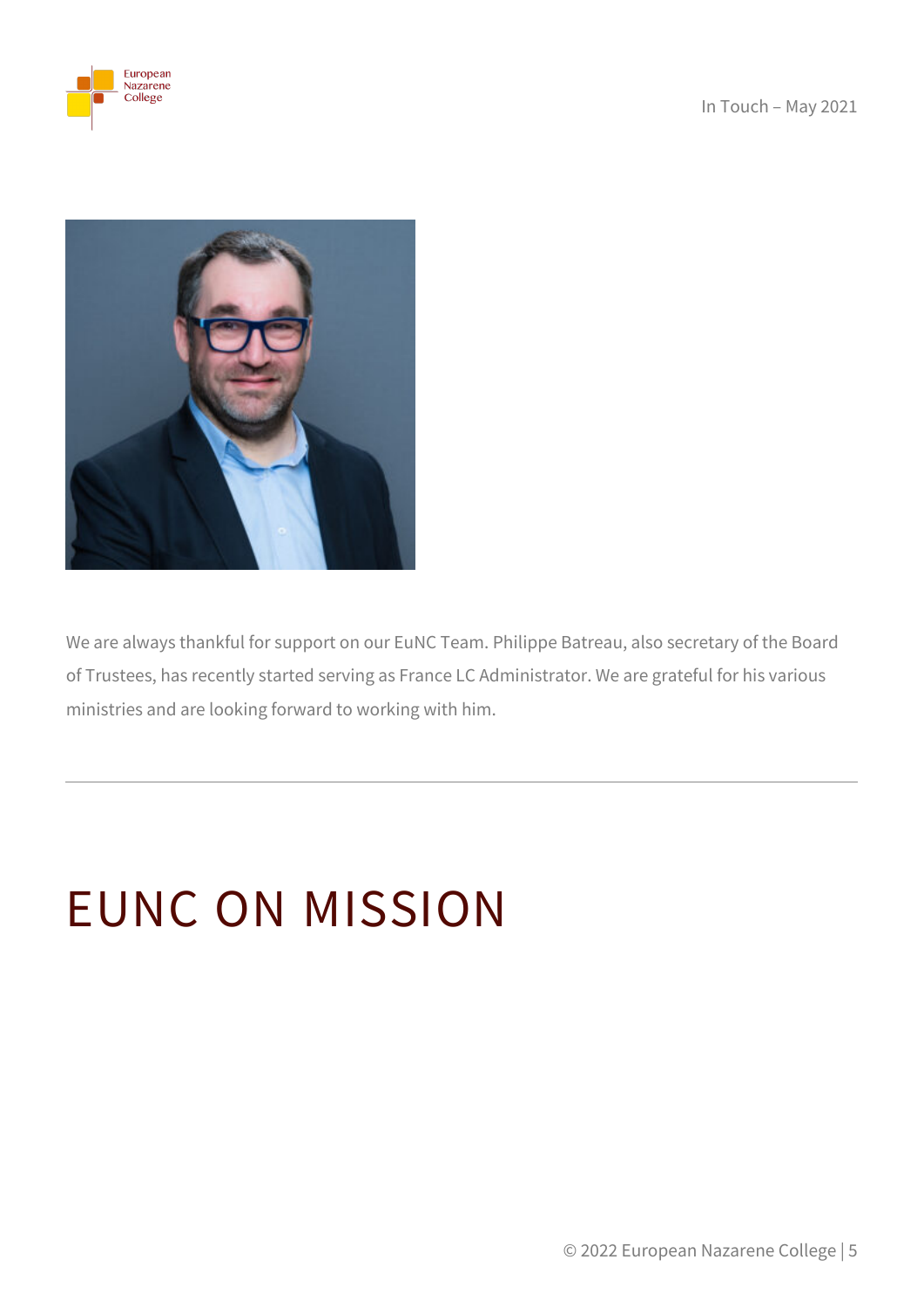



Do you want to know more about EuNC? Are you interested in our most recent history? Then you might want to have a look at "EuNC On Mission", an NMI Mission book, written by our former Rector Rev. Dr. Klaus Arnold and recently published. You can find an online version right [here](https://nazarene.org/sites/default/files/2021-02/EuNC%20On%20Mission-Working%20Copy-FINAL.pdf).

#### BOOK REVIEW

I have known Wolfgang Köhler for many years as administrator, teacher, and scholar. But here I want to commend his contribution as a scholar. Wolfgang spent years researching the ideas of obduracy in the book of Isaiah, especially chapter 6. The successful defense of his thesis and its recent 2019 publication under the title, Die Verstockung Israels im Jesajabuch – Studie eines theologischen Motivs, in Bibelstudien 25. Münster: LIT Verlag, marked the culmination of his hard work. I was privileged to read portions of this research before it was submitted for the defense, as well as when it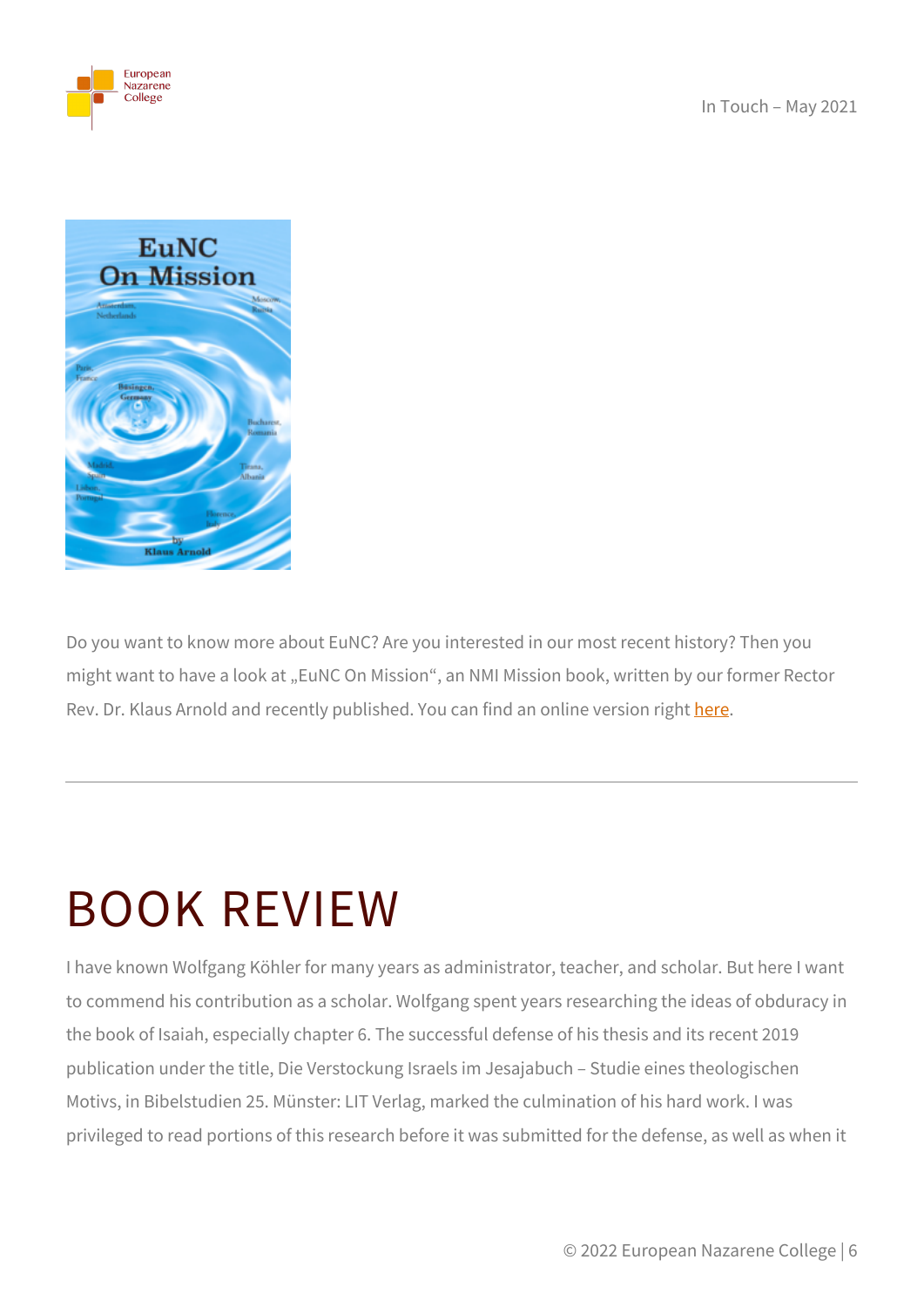

was released. Wolfgang builds his examination on a very detailed and in-depth engagement with scholarship, particularly German specialists. He is very thorough in his exegesis and explains the presence of heart-hardness in Isaiah 6 as part of Isaiah's overall salvation history concept. In addition, he draws some helpful implications of how this concept of obduracy was picked up in the Gospels and Paul. I recommended Wolfgang's monograph for reviewing in the European Journal of Theology and asked my colleague, Dr. Samuel Hildebrandt, a specialist in the Old Testament, to evaluate this piece. While the review in the EJT is still to come, it is my pleasure to share Hildebrandt's complementary review on Wolfgang's publication here.



From its first interpreters to the present day, Isaiah's instruction to harden the hearts of his hearers unto destruction has been a theological conundrum: what does this strange command to the prophet suggest about God's character, the redemption of God's people, and the purpose of proclamation? Although Isa 6.9-10 has been the object of much scholarly debate, Köhler's revised doctoral work (Universität Heidelberg, 2018) makes a fresh exegetical and theological contribution. The premise for his study is surprisingly simple: the question of hardened hearts is not only raised in Isa 6.9-10 but in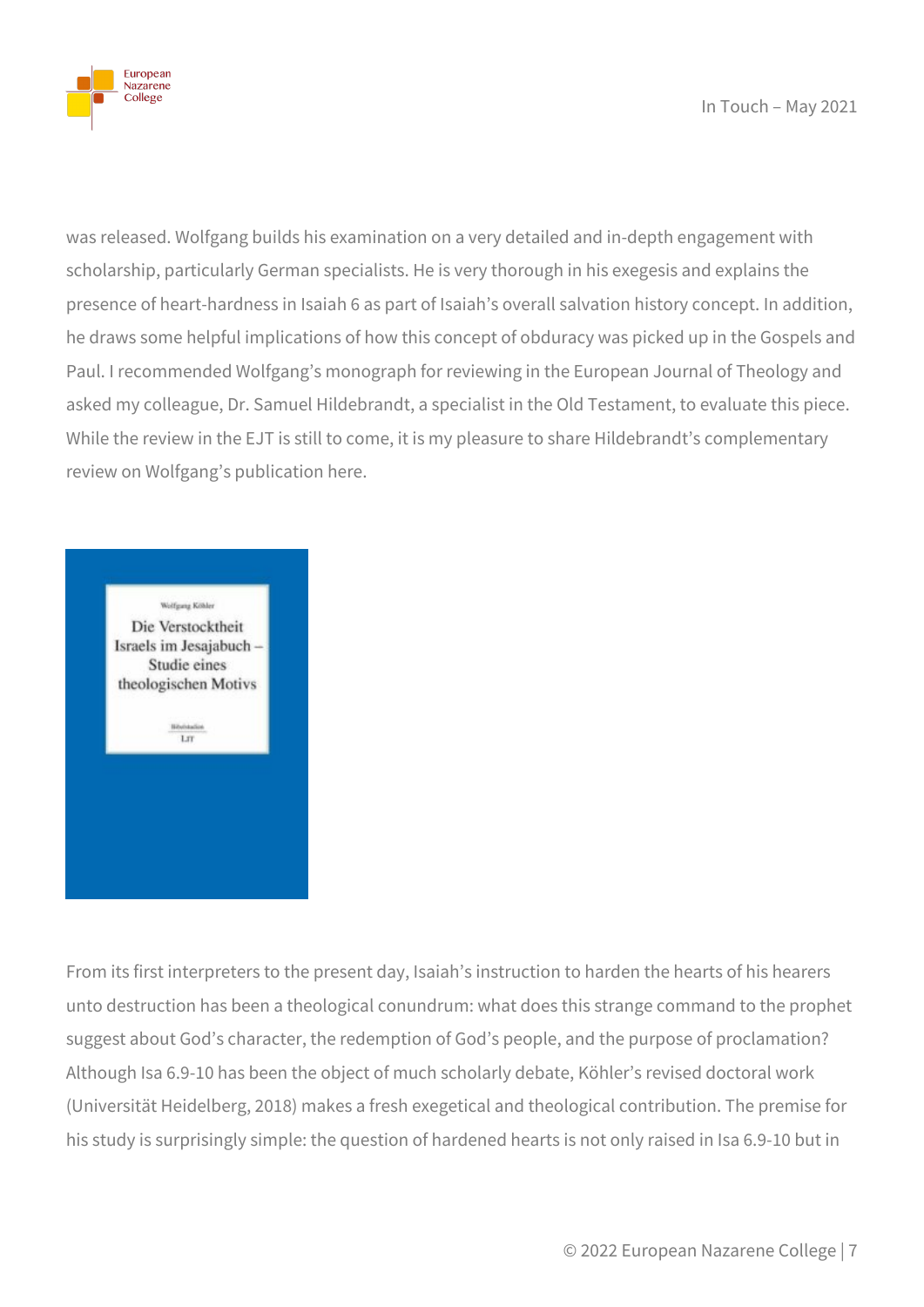

many other sections in the book. We are not dealing with a singular, bewildering scene, but with a motive that develops across Isaiah and that needs to be considered as a whole.

Köhler devotes the first three chapters to matters of terminology (pp. 5-9), the motive of Verstockung in Jeremiah, Deuteronomy, and Exodus (pp. 9-20), and a well-balanced review of previous research (pp. 21-44; esp. Hesse, Evans, Uhlig). In preparation for his combined effort of synchronic and diachronic analysis, Köhler enters in ch. 4 into the long-standing discussion about Isaiah's redaction (pp. 45-60). Thus, the stage is set for the main part of the dissertation: the translation and exegesis of Isa 1.2-9, 6.1-13, 8.11-20, 29.9-24, 32.1-8, 35.1-10, 40.1-11, 42.18-25, 55.6-13, 57.14-19, 59.1-21, and 63.7-64.11. The textual analysis and theological reflections are compelling and offer fresh insights, for instance, about (i) the way in which Isa 1 initiates the motive of obduracy in the book, (ii) the lively discourse around the agency of God and Israel in Isa 29 and 42, and (iii) the ongoing relevance of the motive in post-exilic times. In view of the latter, it is fitting that the volume ends with a short discussion on how Isa 6 is cited and applied by the New Testament authors (pp. 265-74). Köhler has taken the scholarship on Isa 6 a significant step forward by drawing our attention afresh to the depth of Isaiah's vision. The question of obduracy indeed stands on a broader horizon than Isa 6.9-10. The prophetic book itself wrestles with the complexity of the agency, purpose, and duration of Israel's hard hearts and Köhler succeeds in taken his readers along this journey.

Dr. Svetlana Khobnya